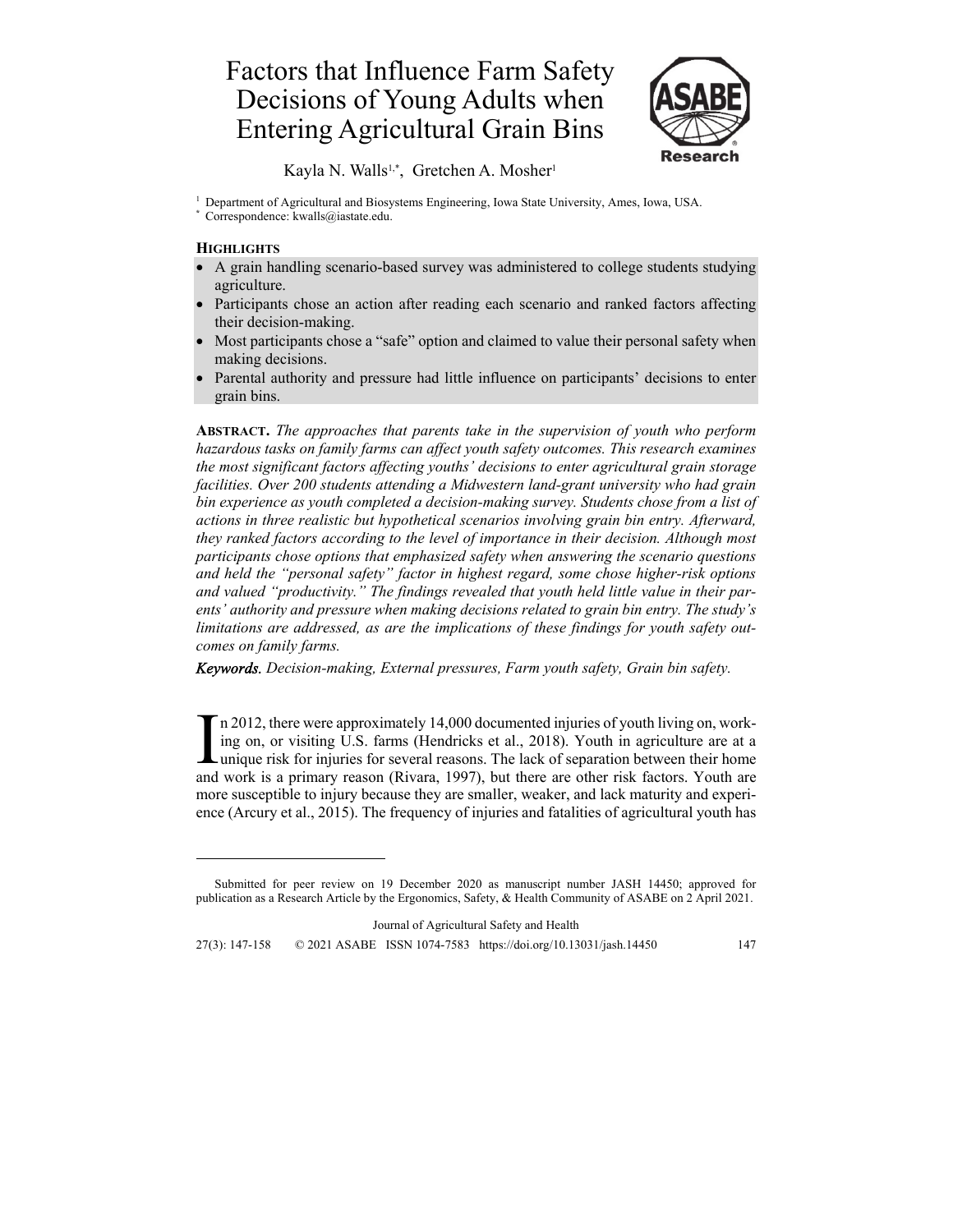declined in recent years; however, this is not the case when analyzing incidents involving grain storage facilities, or grain bins (Issa et al., 2016b).

A grain bin is a type of agricultural confined space that poses both entrapment and engulfment hazards. Grain entrapment is a partial submersion in which the victim's head remains visible above the grain, whereas engulfment is when the victim is fully submerged, and the victim's head is not visible above the grain (Issa et al., 2017b). Historically, one in five recorded grain entrapment and engulfment cases has involved a youth age 20 or younger (Issa et al., 2016b). In 2018 alone, there were five grain entrapment and engulfment cases involving a youth age 21 or younger where the victim's age was known (Cheng et al., 2019). From 2015 to 2019, the average annual number of grain entrapment and engulfment cases where the victim's age was known that involved a youth age 21 or younger was 2.4 (Cheng et al., 2018, 2019, 2020; Issa et al., 2016a, 2017a).

In an industry with the second-highest fatality rate among youth workers, there are regulations for protecting young agricultural employees' health and welfare (Miller, 2012). The Hazardous Occupations Orders for Agriculture (HOOA) labeled eleven tasks as too dangerous for youth age 16 and younger to perform. One task is "working inside a fruit, forage, or grain storage designed to retain an oxygen-deficient or toxic atmosphere" (USDOL, 2007, p. 5). However, there are exemptions to this regulation, including "youths employed on farms owned or operated by their parents" (USDOL, 2007, p. 5). This exemption means there is an opportunity for youth under the age of 16 to legally work on a farm owned by their parents. Injury data from Cheng et al. (2019), Issa et al. (2017a), and others suggest that youth under the age of 16 are not only working on farms, but they are also injured on farms. Whether parents are supervising the youth in these situations is not documented in the literature. Further, little published research has examined the role that parents and other external parties play in influencing youth decision-making about farm hazards.

#### **Parent and Youth Interface in Agriculture**

Parents may involve their children in farm work because they perceive the benefits outweighing the risks (Elliot et al., 2018). Parents recognize their responsibility in making the farm environment as safe as possible for their youth yet feel unable to protect them in every way (Nilsson, 2016). Parents modeling safe farm behaviors could mitigate their youth's risk-taking tendencies (Jinnah and Stoneman, 2016). Still, unsafe behaviors occur. A positive correlation between fathers' unsafe farm behaviors and their children's behaviors has been documented, as youth often mimic their elders (Jinnah and Stoneman, 2016).

Nearly half of all youth injured on farms are under the supervision of an adult who is actively performing farm work (Wright et al., 2013). Parents may assume that farm safety is "common sense" (Summers et al., 2017) and that safety conversations can be disregarded because their youth know the hazards. Some parents insist that doing farm work while young teaches youth how to be safe, and they argue that a minor injury is beneficial because it allows youth to learn safety on their own (Nilsson, 2016). However, because youth have limited life experience, they require explicit safety training.

#### **Youth Development and Risk-Taking**

Parents may rely on a child's age to determine when that child can perform specific farm tasks (Jinnah and Stoneman, 2016). Per Piaget's stage theory of cognitive development, most individuals are inadequate at reasoning and abstract thinking until they reach the formal operational stage at 18 years old (Huitt and Hummel, 2003). Piaget's stage theory of cognitive development does not account for individual differences between children,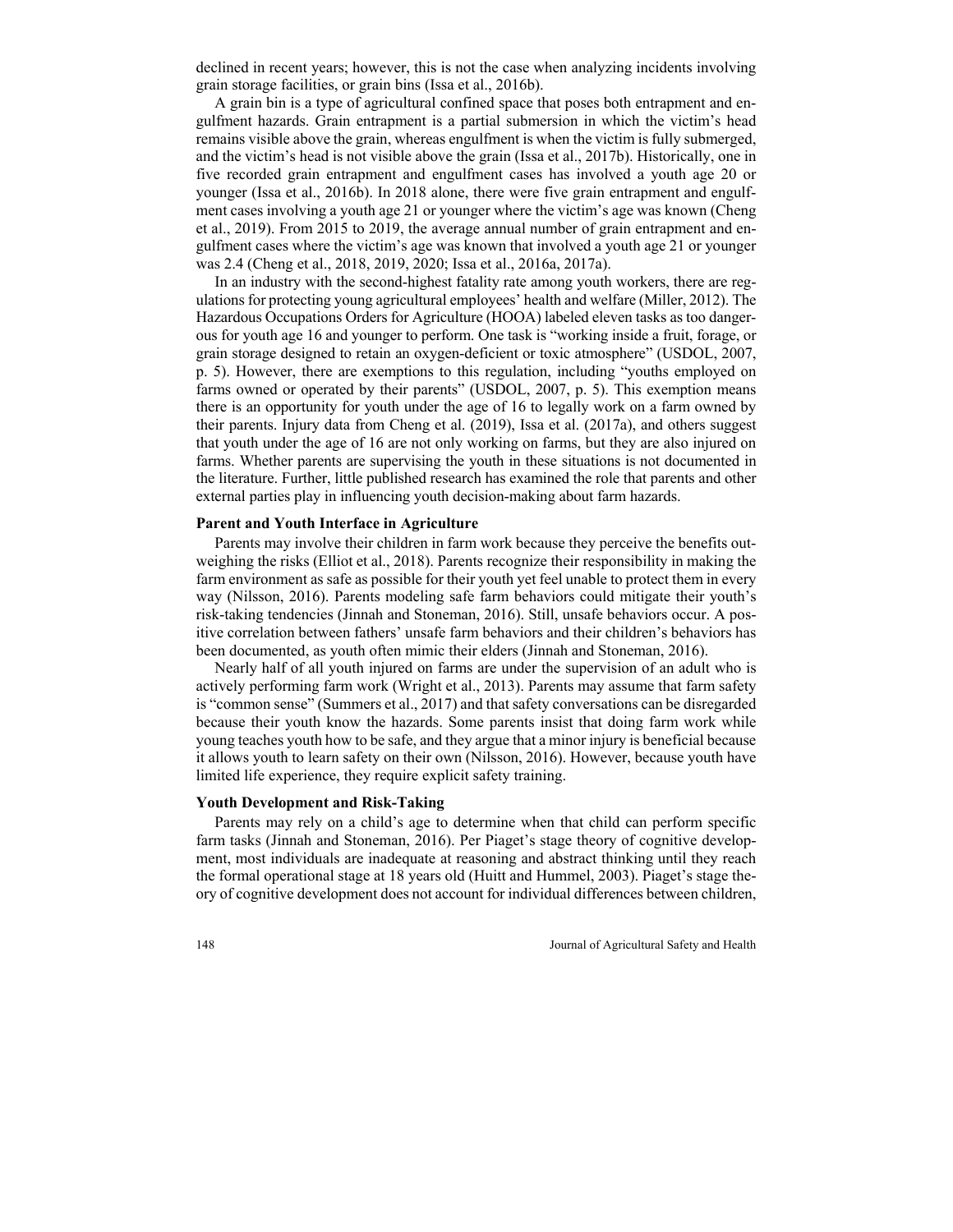but it is accepted by many child development specialists as the best description for how children learn, take in information, and take action (NRC, 2000). Given the framework offered by Piaget, farm tasks that require consideration of multiple moving parts and several hazards, such as those related to grain bins, may be inappropriate for youth younger than 18 years old to perform.

Gender often determines the level of youth responsibility on farms (Summers et al., 2017). Stoneman and Jinnah (2016) determined that fathers believed boys could safely operate machinery at a younger age than girls. This belief was maintained even though historical data show that the number of youth farm injuries increases with age, and boys are twice as likely as girls to be injured (Rivara, 1997). Gender also plays a role in risk-taking propensity, as boys are twice as likely as girls to partake in risky activities (Lasenby-Lessard et al., 2013).

Youth who have increased experience with an activity may show heightened risk-taking, and the experience may not necessarily translate to lower levels of injuries (Lasenby-Lessard et al., 2013). Instead, more experience could lead to more injuries because youth may take added risks with familiar activities. According to Lasenby-Lessard et al. (2013), youth will take added risks when they assess an activity as having low danger and low vulnerability for injury. Thus, continuous exposure to grain storage facilities likely leads to lower risk-assessment levels due to youths' increased experience. Because of their added experience with specific activities, youth decision-making could be skewed.

#### **Decision-Making**

The theory of cognitive dissonance explains the relationship between contradicting cognitions, which causes an uncomfortable state of mind (Festinger, 1957). An individual will typically attempt to quickly resolve contradicting cognitions to reduce the mind's discomfort (Mosher et al., 2013). There are three ways employees can address this internal conflict: (1) ignore their judgment and obey their leadership, (2) ignore their leadership and follow their judgment, or (3) delay the decision until forced to act (Das et al., 2008).

Workers must make decisions based on their safety knowledge and external pressures (Mosher et al., 2014), yet various additional factors play a role in decision-making. Mosher et al. (2014) presented adult grain elevator workers with a grain bin entry scenario and asked them to choose an action. The study found that safety was the main factor in worker decisions, whereas productivity, peer pressure, and supervisor opinion were less critical to the decision-making process (Mosher et al., 2014).

Previous research acknowledged that youth work on family farms under parental supervision (Summers et al., 2017; Jinnah and Stoneman, 2016; Stoneman and Jinnah, 2016). This study seeks to determine if youth decision-making patterns concur with adult workers regarding grain bin entry, as documented by Mosher et al. (2014). Data were collected in response to two research questions:

- 1. What role does parental supervision play in youth safety-related decisions on family farms?
- 2. How do personal safety, productivity, hazard level of the task, likelihood of engulfment, parental authority and pressure, and sibling and peer pressure affect youths' decisions?

### **Methods**

The study population included students enrolled in the following departments at a Midwestern land-grant institution: agricultural and biosystems engineering, agricultural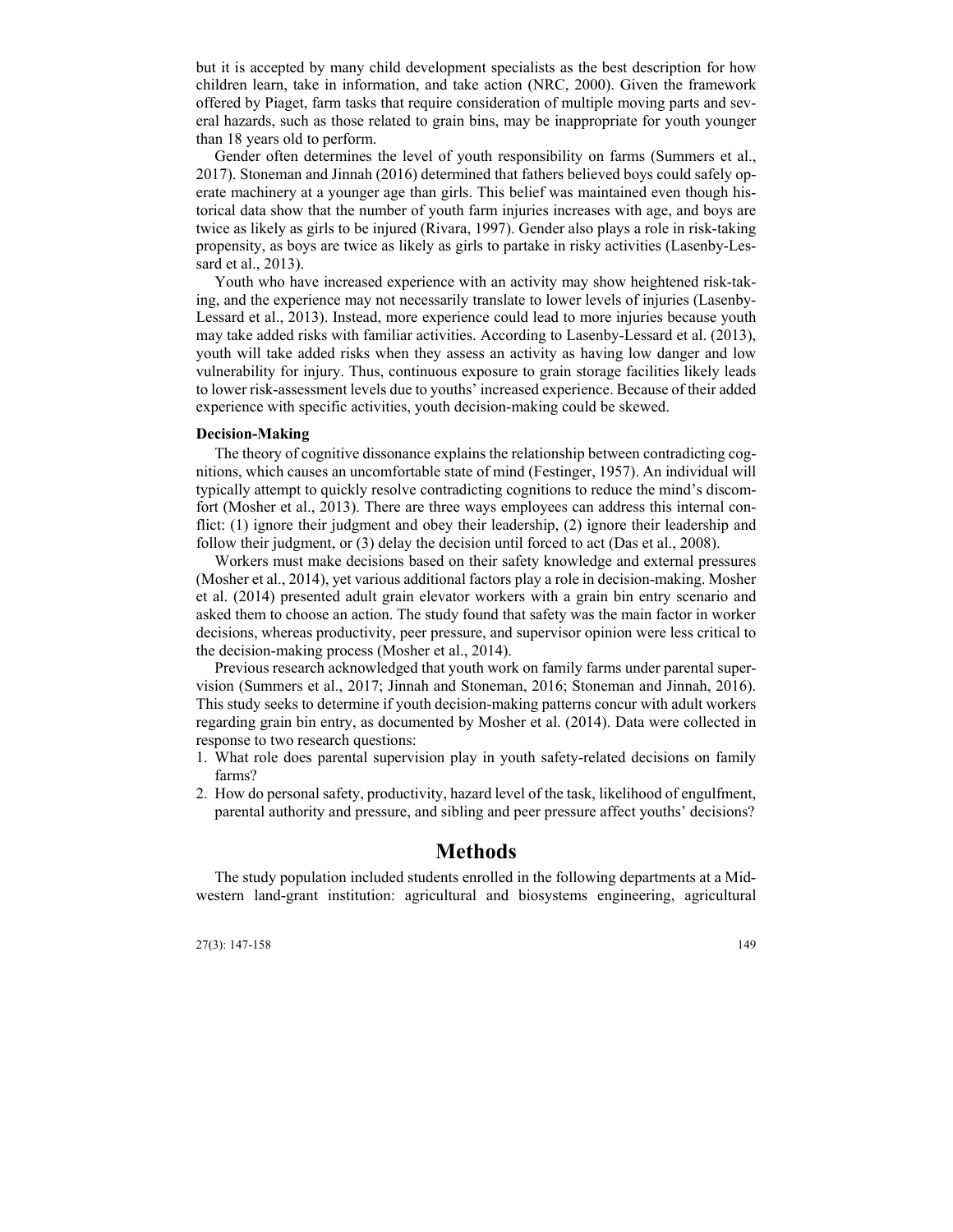education and studies, agronomy, animal sciences, horticulture, and economics ( $N = 2,687$ students). These specific academic departments were selected due to their hypothesized concentration of students who grew up on farms and therefore would have grain bin experience. The sampling frame included students who self-identified as having experience inside grain bins when younger than 18 years old. The precise number of students within the targeted departments who met this criterion cannot be measured or confirmed. Therefore, coverage error is possible (Dillman et al., 2009).

#### **Survey**

The Qualtrics<sup>XM</sup> platform was used for survey development and administration (https://www.qualtrics.com). The Dillman et al. (2009) tailored design helped frame the survey development process. Participant consent was obtained, followed by a screening question to ensure that all participants had grain bin experience when younger than 18 years old. Included participants were asked to describe why they were in grain bins as a youth and what tasks they performed.

Next, the survey presented three scenarios involving grain bins. Students chose an action that best reflected how they would react if they were presented with that scenario as a youth under 18 years of age on their family farms:

#### *Scenario 1*

*You are working with your parent to unload a grain bin on your family farm when you notice that the auger is moving less corn than before. Your parent suggests there may be a blockage of bad grain and asks you to drop into the top of the bin to physically break up the obstruction while the auger continues running. Your parent agrees to supervise the auger. What is your next step?* 

- *A. Enter the grain bin to remove the blockage.*
- *B. Use a pole to break up the blockage from outside the bin.*
- *C. Wait five minutes to see if the blockage breaks down by itself.*
- *D. Tell your parent it is dangerous to enter the bin.*

#### *Scenario 2*

*Your neighbor agreed to help you unload corn from your bin when she gets home from work at 4:00 p.m. The local elevator closes at 5:00 p.m., and you need to take in your final load of the season to complete your contract. You figure you can at least start without your neighbor's help, and as the clock is ticking, you think about entering the bin to walk down the corn for quicker loading. What is your next step?* 

- *A. Call your neighbor to see how much longer they will be.*
- *B. Wait ten minutes and then check the progress of the unloading.*
- *C. Enter the bin to walk down the corn, potentially speeding up the unload.*
- *D. Patiently wait for the grain to unload.*

#### *Scenario 3*

*You have a sibling of the same gender and similar age. You are both working to unload a grain bin when you learn that there is moldy corn caked on the side of the bin from top to bottom. Your sibling offers to enter the bin to break up the moldy corn they can reach with a shovel. Your sibling suggests that you turn off the auger and help break up the blockage. What is your next step?* 

- *A. Beat on the outside of the bin to break up the blockage.*
- *B. Communicate the possibility of avalanched grain to your sibling.*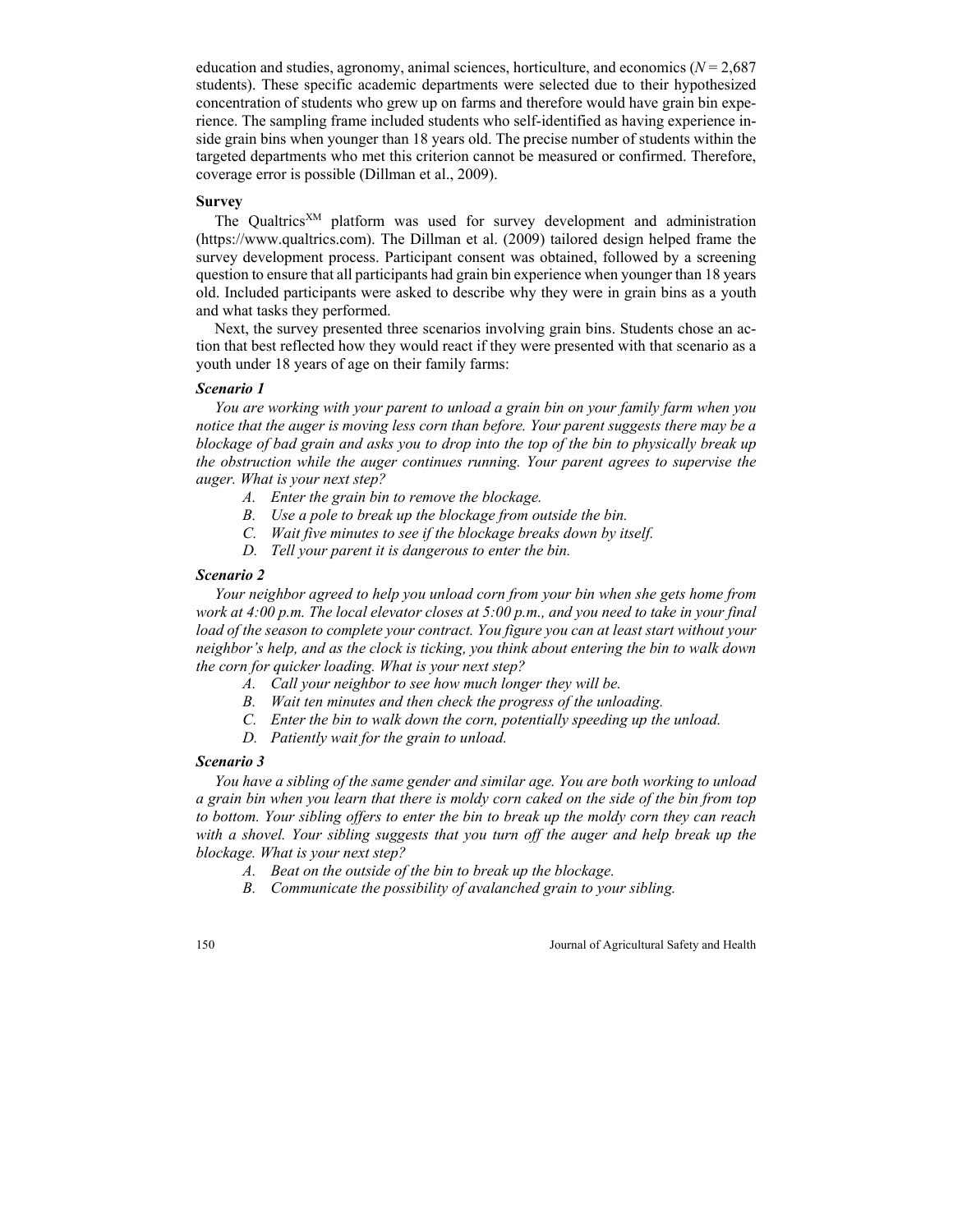- *C. Enter the bin to remove the blockage with your sibling.*
- *D. Wait a few minutes to see if the blockage breaks down by itself.*

After answering the three scenario questions, participants were asked to recall each scenario and rank how specific factors affected their decision-making in the scenario. The factors were chosen based on their significant association with safety decisions in previous research (Mosher et al., 2014; Kouabenan, 2009; Mullen, 2004). The factors included personal safety, productivity, hazard level of the task, likelihood of engulfment, parental pressure and authority, and sibling and peer pressure.

The survey also collected demographic data including age, gender, home state, and academic major. Finally, the survey asked if the participants had been entrapped or engulfed in grain when they were younger than 18 years old. If so, the participants were asked the year of the incident, how old they were when the incident occurred, and, if they wished, to briefly describe the incident.

#### **Statistical Analyses**

Results were calculated using IBM SPSS (ver. 27). Chi-square tests of independence were performed to determine if there were dependent relationships between variable pairs. In this study, the variable pairs were the participant's decision in each scenario and the demographic characteristics (age, gender, state, and academic major).

Following the chi-square tests of independence, the standardized adjusted residuals were analyzed to determine the strength of the dependent relationships (Agresti, 1999, pp. 261-262). The positive or negative sign of a residual depends on the difference between the observed frequency of a variable versus its expected frequency. When the observed frequency is greater than the expected frequency, a positive residual is detected. Conversely, when the observed frequency is less than the expected frequency, a negative residual is found (Agresti, 1999, pp. 261-262). An adjusted residual value greater than 2 suggests a dependent relationship between a pair of variables. However, substantial evidence for a dependent relationship between two variables is demonstrated when an adjusted residual value is greater than 3 (Agresti, 1999, pp. 261-262).

A statistical analysis adopted from Keren et al. (2006) was used to examine the significance of individual decision-making factors versus all other factors. The factors were arranged in the order in which they were most commonly ranked for each scenario. The calculation analyzed the number of times a certain factor was chosen in its most common ranking versus the number of times it was chosen in all other rankings. For example, the personal safety factor was ranked most commonly as first for scenario 1. The analysis divided the number of times personal safety was ranked first by the number of times personal safety was ranked second, third, fourth, or fifth. A value of one was labeled the ultimate mean, which represented factors that were not prioritized more or less than other factors. If a value less than one was calculated, the factor was deemed less important than the other factors. If a value greater than one was calculated, the factor was deemed of greater importance in relation to the other factors.

A t-test analysis was also conducted to determine the significance of each factor's mean value compared to the assumed mean value. Because there were five factors to be ranked for scenarios 1 and 3, the hypothesized mean value, or middle ranking value, was 3. However, for scenario 2, which only had four factors to be ranked, the hypothesized mean value was 2.5. A significant result indicated that the particular factor was prioritized more than the other factors.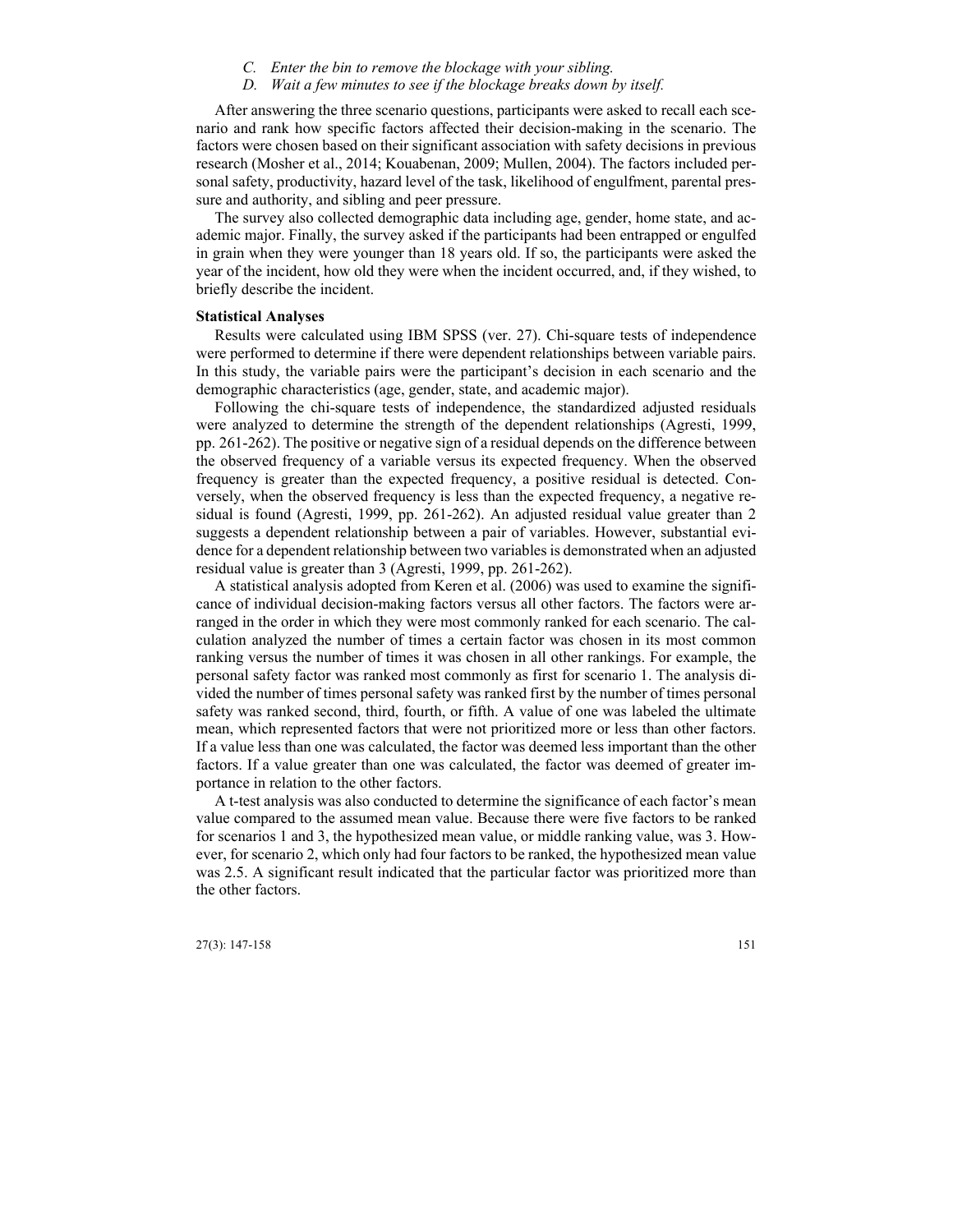## **Results**

The survey yielded 229 recorded responses (11.7% response rate). Of the recorded responses, 206 participants had grain bin experience when younger than 18 years old and were therefore included in the study. Participants who met this criterion were involved with the following grain bin experiences: cleaning or removing grain from a bin  $(n = 172)$ , 92.9%), repairs and maintenance (*n* = 67, 36.2%), playing inside a bin (*n* = 33, 17.8%), checking the grain level, condition, or moisture content  $(n = 25, 13.5\%)$ , or leveling grain (*n* = 20, 10.8%). Because the demographic questions were positioned at the end of the survey, there was a percentage of survey breakoff. Some participants completed the scenario portion of the survey but failed to answer the demographic questions. The survey demographics are listed in table 1.

One student reported having been entrapped in grain as a youth. The incident occurred in 2006 when the participant was 11 years old. According to the participant, they were "cleaning a bin and following [the] sweep and was wrapped in [the] auger." The participant stated that the local fire department came to the farm to remove them from the grain. The participant was flown to the area hospital for treatment.

#### **Scenarios**

Two of the variable pairs showed a significant relationship using the chi-square test of independence. The level of significance  $(\alpha)$  was 0.05. The significant pairs were the relationship between gender and scenario 2,  $\chi^2$  (3,  $N = 169$ ) = 12.41, p = 0.006, and the relationship between gender and scenario 3,  $\chi^2$  (3,  $N = 169$ ) = 8.56, p = 0.035. Table 2 shows the associations between the demographic variables for each scenario.

The standardized adjusted residual analysis, shown in tables 3, 4, and 5, suggested a strong association between males and entry into grain bins for all three scenarios, with males more likely to enter the bin rather than wait. The analysis also indicated that the

| Characteristics              |                                         | Frequency | Percentage |
|------------------------------|-----------------------------------------|-----------|------------|
| Gender $(N = 169)$           | Male                                    | 113       | 66.9%      |
|                              | Female                                  | 56        | 33.1%      |
| Age $(N = 169)$              | 18 to 21 years                          | 132       | 78.1%      |
|                              | 22 to 33 years                          | 37        | 21.9%      |
| Home state $(N = 168)$       | Iowa                                    | 133       | 79.2%      |
|                              | Non-Iowa                                | 35        | 20.8%      |
| Academic major ( $N = 168$ ) | Agricultural and biosystems engineering | 28        | 16.7%      |
|                              | Agricultural business                   | 39        | 23.2%      |
|                              | Agricultural studies                    | 34        | 20.2%      |
|                              | Agronomy                                | 39        | 23.2%      |
|                              | Animal science                          | 28        | 16.7%      |

**Table 1. Characteristics of student sample.** 

|                                     |           | Chi-Square | Degrees of |          |
|-------------------------------------|-----------|------------|------------|----------|
| Scenario                            | Variables | Value      | Freedom    | p-Value  |
| 1: Safety vs. External pressure     | Gender    | 7.13       |            | 0.067    |
|                                     | Age       | 0.41       |            | 0.938    |
| 2: Safety vs. Saving time           | Gender    | 12.41      |            | $0.006*$ |
|                                     | Age       | 1.85       |            | 0.602    |
| 3: Safety vs. Sibling/peer pressure | Gender    | 8.56       |            | $0.035*$ |
|                                     | Age       | 1.85       |            | 0.603    |

**Table 2. Chi-square values and significance levels of variable pairs per scenario.** 

Note: \* significant at  $\alpha = 0.05$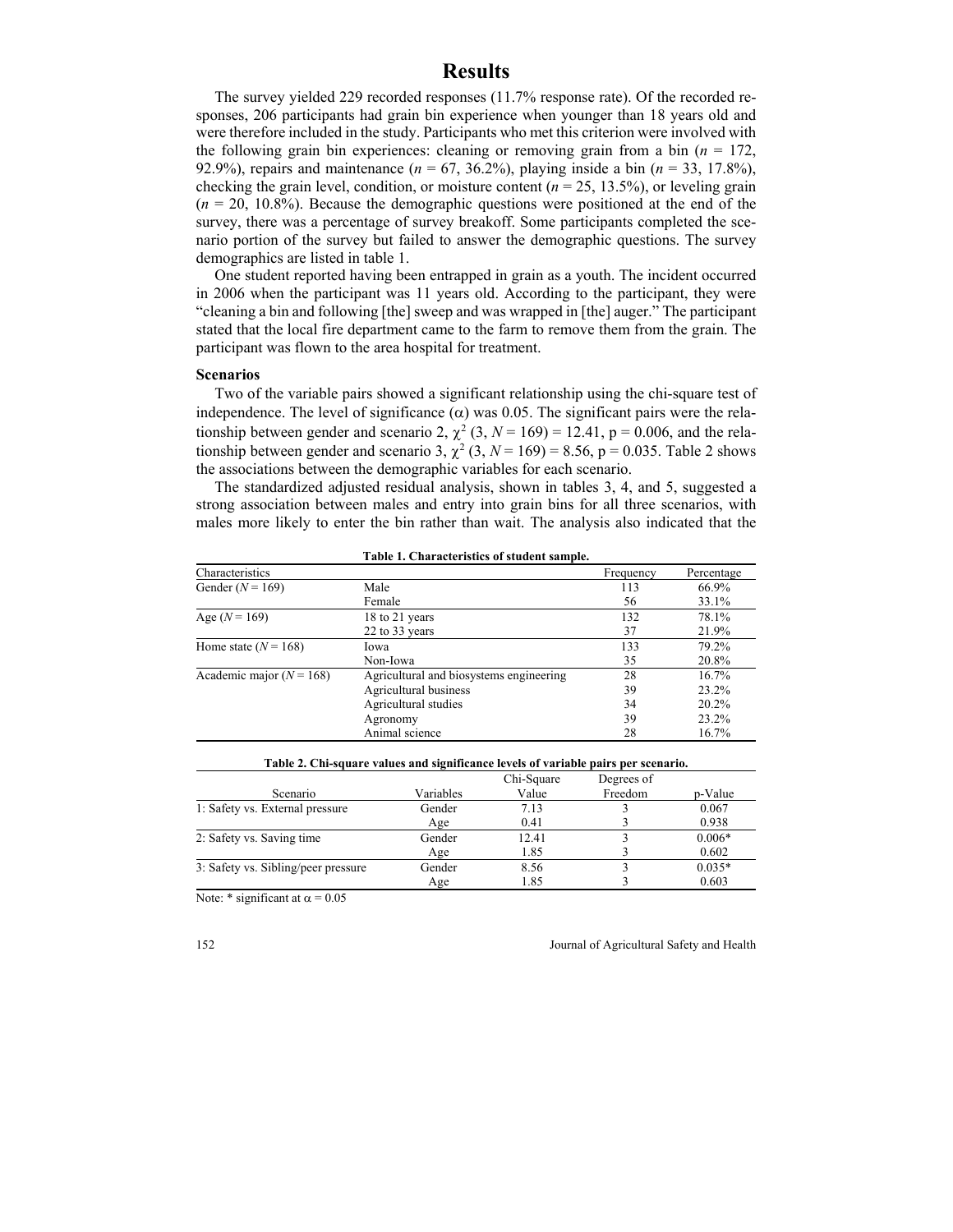**Table 3. Adjusted standardized residual analysis of scenario 1: Safety vs. external pressure.[a]**

|                                                                | Gender  |         |         | Age   |
|----------------------------------------------------------------|---------|---------|---------|-------|
| Scenario 1 Options                                             |         | Female  | 18-21   | 22-33 |
| Enter the grain bin to remove the blockage                     | $3.0**$ | $-2.0*$ |         | 0.0   |
| Tell your parent it is dangerous to enter the bin              | 0.8     | $2.1*$  | $2.4*$  | 0.3   |
| Use a pole to break up the blockage from outside the bin       | $3.4**$ | 1.4     | $3.2**$ | 1.9   |
| Wait five minutes to see if the blockage breaks down by itself |         |         |         |       |

<sup>[a]</sup> Asterisks indicate association: \* = evidence of association, and \*\* = evidence of strong association.

| Table 4. Adjusted standardized residual analysis of scenario 2: Safety vs. saving time."" |              |               |               |                   |  |
|-------------------------------------------------------------------------------------------|--------------|---------------|---------------|-------------------|--|
|                                                                                           | Gender       |               |               | Age               |  |
| Scenario 2 Options                                                                        | Male         | Female        | 18-21         | $22 - 33$         |  |
| Call your neighbor to see how much longer they will be                                    |              |               | 0.8           | $2.1*$            |  |
| Enter bin to walk down the corn, potentially speeding the unloading                       |              | $-2.6*$       | 1.8           | 0.4               |  |
| Patiently wait for the grain to unload                                                    | $2.8*$       | $2.3*$        | 4.0**         | 1.1               |  |
| $\mathbf{v}$<br>$\mathcal{L}$ , and the set of $\mathcal{L}$                              | $^{\circ}$ 1 | $\sim$ $\sim$ | $\sim$ $\sim$ | $\wedge$ $\wedge$ |  |

**Table 4. Adjusted standardized residual analysis of scenario 2: Safety vs. saving time.[a]**

Wait ten minutes and then check the progress of the unloading  $-0.1$   $2.9^*$   $2.4^*$  0.0  $[9]$  Asterisks indicate association: \* = evidence of association, and \*\* = evidence of strong association.

**Table 5. Adjusted standardized residual analysis of scenario 3: Safety vs. sibling and peer pressure.[a]**

|                                                                 | Gender  |         |           | Age       |
|-----------------------------------------------------------------|---------|---------|-----------|-----------|
| Scenario 3 Options                                              | Male    | Female  | $18 - 21$ | $22 - 33$ |
| Beat on the outside of the bin to break up the blockage         | $3.5**$ | 0.2     | $3.5**$   | 0.3       |
| Communicate the possibility of avalanched grain to your sibling | 0.7     | $4.7**$ | $4.1**$   | 0.9       |
| Enter the bin to remove the blockage with your sibling          | $3.1**$ | $-0.8$  | 1.0       | $2.0*$    |
| Wait a few minutes to see if the blockage breaks down by itself |         | $-0.2$  | 0.3       | 0.7       |

<sup>[a]</sup> Asterisks indicate association: \* = evidence of association, and \*\* = evidence of strong association.

younger members of the sample (ages to 18 to 21) were more likely to choose options that were productive but did not require them to enter the bin, such as using a pole to break up the blockage, beating on the outside of the bin, communicating, or waiting.

#### **Factors Affecting Scenarios**

Scenario 1 analyzed personal safety versus external pressure. In addition to the personal safety factor, external pressure also had a value greater than one. This indicates the importance of each factor over other factors in the participants' decision-making. In scenario 2, which analyzed personal safety versus saving time, personal safety was the only factor with a value greater than one. Therefore, personal safety was the only factor that the participants held of great importance in scenario 2. Scenario 3 examined personal safety versus sibling and peer pressure. Personal safety and sibling and peer pressure provided values that were significantly greater than one, indicating their greater importance over the remaining factors. Table 6 outlines the full analysis versus the ultimate mean.

The significance level for the t-test analysis was  $\alpha = 0.001$ . In scenario 1, the factors personal safety, productivity, and parental authority and pressure all yielded p-values less than 0.001, which indicated their importance over the hazard level of the task and the likelihood of engulfment (table 7). Two factors yielded significant values for scenario 2: personal safety and likelihood of engulfment (table 8). Finally, scenario 3 yielded three significant p-values less than 0.001. The factors showing significant values were personal safety, hazard level of the task, and sibling and peer pressure (table 9). Because all three scenarios exhibited t-test values showing that personal safety was significant, this factor was extremely important in the participants' decision-making.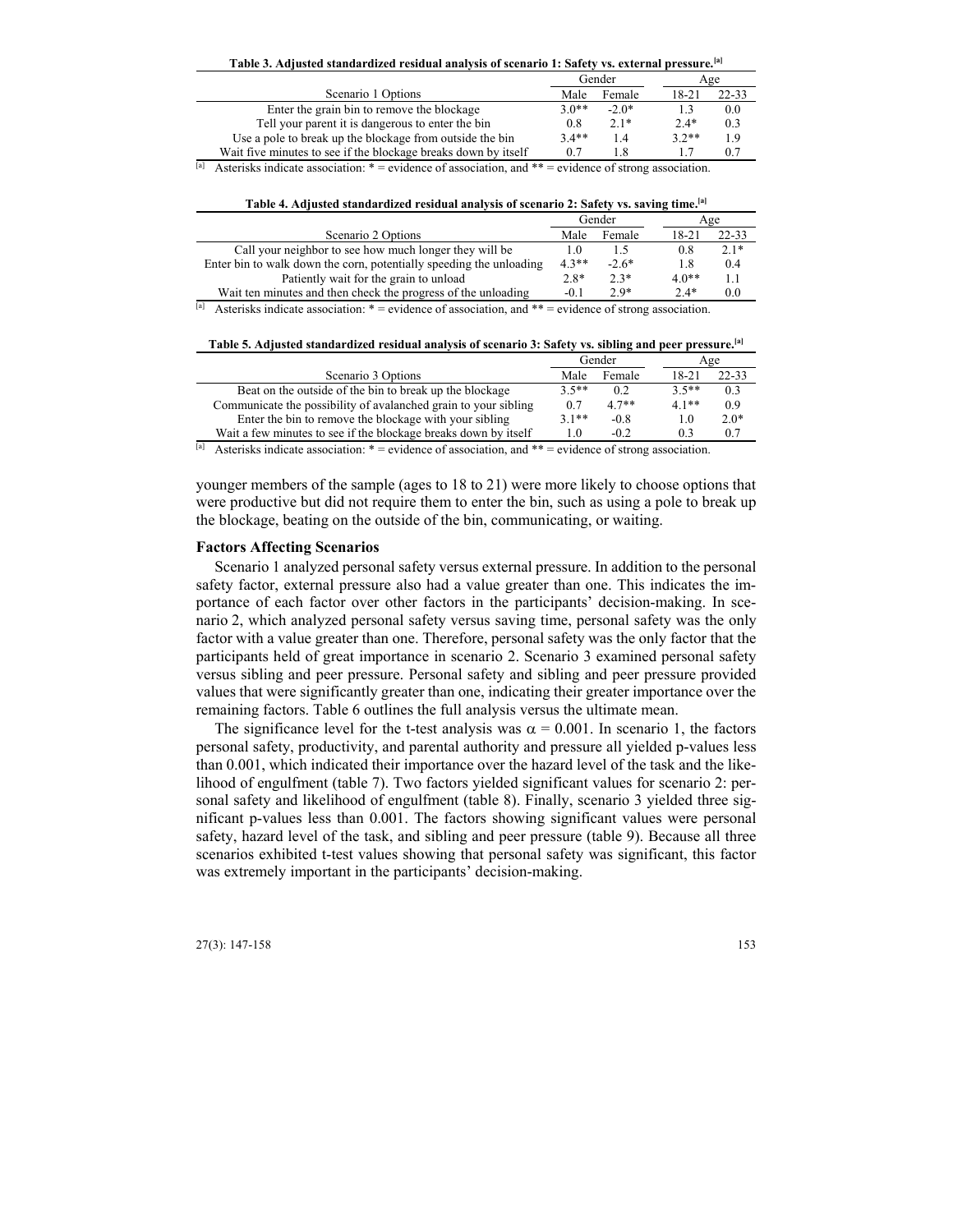| Table 6. Analysis of factors versus ultimate mean. |                                 |         |  |  |  |
|----------------------------------------------------|---------------------------------|---------|--|--|--|
| Value <sup>[a]</sup><br>Scenario<br>Factor         |                                 |         |  |  |  |
| 1: Safety vs. External pressure                    | Personal safety                 | $2.45*$ |  |  |  |
|                                                    | Productivity                    | 0.72    |  |  |  |
|                                                    | Hazard level of the task        | 0.52    |  |  |  |
|                                                    | Likelihood of engulfment        | 0.69    |  |  |  |
|                                                    | Parental authority and pressure | $1.27*$ |  |  |  |
| 2: Safety vs. Saving time                          | Personal safety                 | $1.69*$ |  |  |  |
|                                                    | Productivity                    | 0.82    |  |  |  |
|                                                    | Hazard level of the task        | 0.64    |  |  |  |
|                                                    | Likelihood of engulfment        | 0.60    |  |  |  |
| 3: Safety vs. Sibling and peer pressure            | Personal safety                 | $1.70*$ |  |  |  |
|                                                    | Productivity                    | 0.67    |  |  |  |
|                                                    | Hazard level of the task        | 0.79    |  |  |  |
|                                                    | Likelihood of engulfment        | 0.58    |  |  |  |
|                                                    | Sibling and peer pressure       | $1.70*$ |  |  |  |

 $\frac{[a]}{[a]}$  Asterisks (\*) indicate significance (value greater than the ultimate mean of 1).

| Table 7. Testing mean values for scenario 1: Safety versus external pressure. [a] |  |
|-----------------------------------------------------------------------------------|--|
|-----------------------------------------------------------------------------------|--|

| Factor                          | Mean | Std. Dev. | t-Score   | p-Value  |
|---------------------------------|------|-----------|-----------|----------|
| Personal safety                 | 1.42 | 0.77      | $-26.444$ | $0.000*$ |
| Productivity                    | 3.37 | 1.24      | 3.872     | $0.000*$ |
| Hazard level of the task        | 2.78 | 1.11      | $-2.512$  | 0.013    |
| Likelihood of engulfment        | 3.25 | 1.12      | 2.908     | 0.004    |
| Parental authority and pressure | 4.17 | 112       | 13.482    | $0.000*$ |
|                                 |      |           |           |          |

<sup>[a]</sup>  $N = 166$ ; asterisks (\*) indicate significance at  $\alpha = 0.001$ .

| Table 8. Testing mean values for scenario 2: Safety versus saving time. <sup>[a]</sup> |      |           |           |          |  |
|----------------------------------------------------------------------------------------|------|-----------|-----------|----------|--|
| Factor                                                                                 | Mean | Std. Dev. | t-Score   | p-Value  |  |
| Personal safety                                                                        | .49  | 0.74      | $-16.500$ | $0.000*$ |  |
| Productivity                                                                           | 2.81 | 1.25      | 3.005     | 0.003    |  |
| Hazard level of the task                                                               | 2.74 | 0.82      | 3.476     | 0.001    |  |
| Likelihood of engulfment                                                               | 2.96 | 0.91      | 6.142     | $0.000*$ |  |

<sup>[a]</sup>  $N = 148$ ; asterisks (\*) indicate significance at  $\alpha = 0.001$ .

| Table 9. Testing mean values for scenario 3: Safety versus sibling and peer pressure. <sup>[a]</sup> |      |           |           |          |  |
|------------------------------------------------------------------------------------------------------|------|-----------|-----------|----------|--|
| Factor                                                                                               | Mean | Std. Dev. | t-Score   | p-Value  |  |
| Personal safety                                                                                      | l.59 | 0.89      | $-19.485$ | $0.000*$ |  |
| Productivity                                                                                         | 3.36 | 1.31      | 3.438     | 0.001    |  |
| Hazard level of the task                                                                             | 2.53 | 0.91      | $-6.472$  | $0.000*$ |  |
| Likelihood of engulfment                                                                             | 3.11 | 1.18      | 1.155     | 0.250    |  |
| Sibling and peer pressure<br>. .                                                                     | 4.41 | 0.96      | 18.073    | $0.000*$ |  |

<sup>[a]</sup> *N* = 154; asterisks (\*) indicate significance at  $\alpha$  = 0.001.

### **Discussion**

Several noteworthy findings resulted from this study. Research question 1 examined the role of parental supervision in youth safety-related decisions on family farms. The results from scenario 1, which analyzed personal safety versus external pressure (including parental pressure), showed that participants in this study generally did not place these external pressures above their personal safety. Instead, the participants looked for other ways to remain productive rather than enter the bin, confront the parent, or wait until they were forced to act.

Research question 2 analyzed the factors that affected youths' decision-making. The factors analyzed were personal safety, productivity, hazard level of the task, likelihood of engulfment, parental pressure and authority, and sibling and peer pressure. From the survey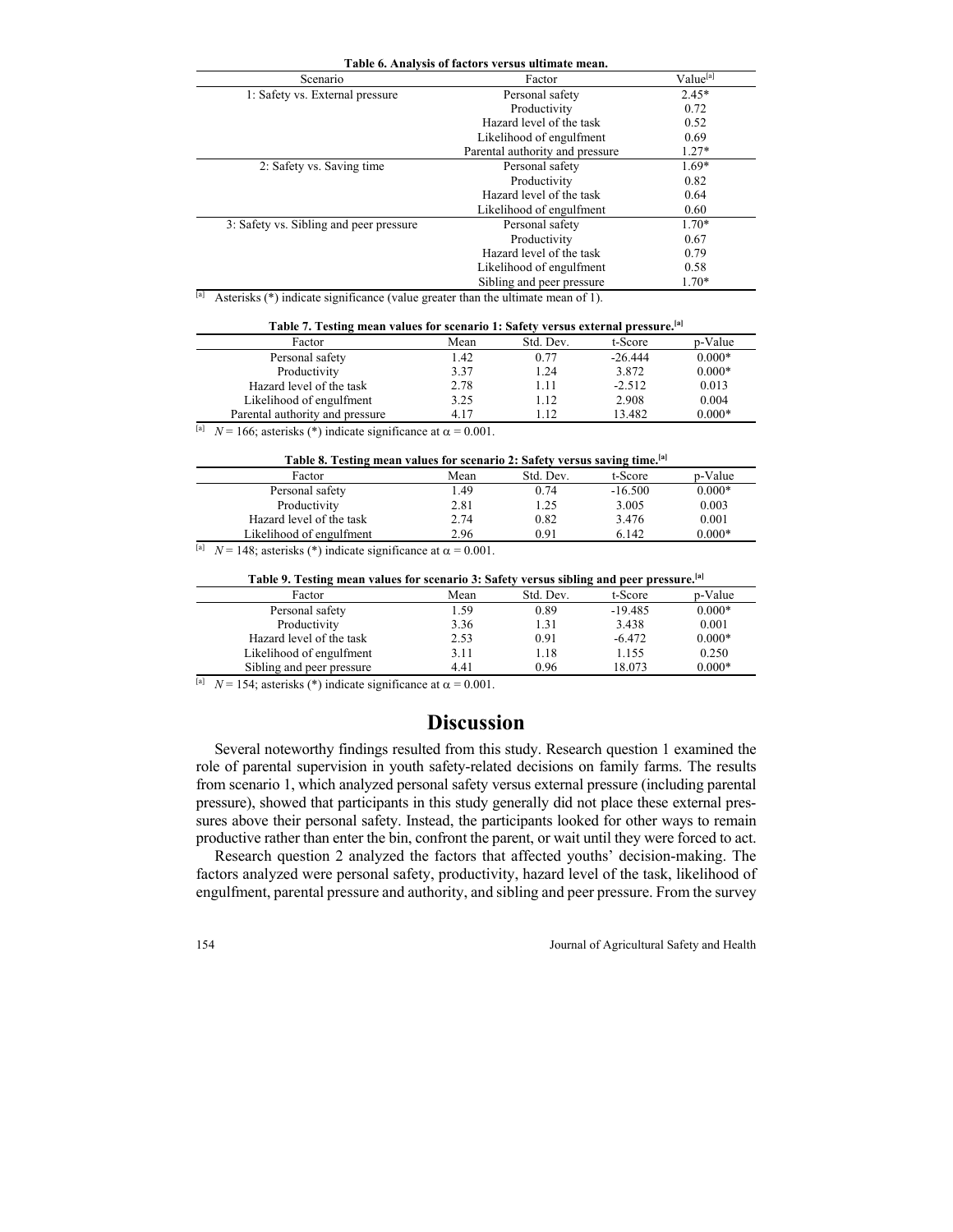results, it is evident that the participants considered their personal safety when making grain bin entry decisions. Both results aligned with the findings of Mosher et al. (2014) and Keren et al. (2009), who found that personal safety was important to workers when making decisions in grain handling and industrial settings, respectively. The t-tests generated the same result, i.e., personal safety was significant in the decision-making process for all three scenarios, indicating that the participants highly valued their personal safety.

The findings revealed differences among the participants' choices according to their demographics. The younger population was much more likely to find alternative methods to remain productive instead of entering the bin. This population favored using a pole or beating on the outside of the grain bin to break up the blockage. The older population could have indicated more risk-averse behavior for various reasons, but the younger population, likely due in part to their lack of experience, may feel differently.

Gender differences played a noteworthy role in youth safety-related decisions. In scenarios 2 and 3, there was a significant difference between the decision-making of males and females. In both scenarios, males were more willing to enter the grain bin. Females were more likely to wait until forced to act or choose an alternative option, even if it took more time. These findings concur with previous research that determined females and males behave differently in high-risk environments (Lasenby-Lessard et al., 2013). The differences in responses with gender raise a question about how parents supervise their sons versus how they supervise their daughters when working on the farm. A closer examination of these differences in future research is warranted.

Aside from their decision-making and demographic associations, the participants were highly aware of grain entrapment hazards. The t-test results for scenario 3 showed a significant value for the hazard level of the task, indicating that the participants knew the hazard level associated with the avalanched grain scenario and the hazard of the confined space. This finding aligns with other work suggesting that youth are familiar with hazards (McCallum et al., 2013; Ramaswamy and Mosher, 2015; Wright et al., 2013). Similarly, the t-test results for scenario 2 showed a significant value for likelihood of engulfment. Therefore, the participants knew the dangers of walking down grain in scenario 2 and thought there was a high likelihood that they may become engulfed. In general, the participants knew the hazards associated with grain bin entry.

Because self-preservation was held in such high regard, and the participants were well aware of the hazards, it is questionable why grain entrapment incidents continue to occur. Knowing the hazards associated with grain bin entry does not always correspond with safely performing tasks (Sanderson et al., 2010). Undoubtedly, the factor related to saving time plays a role in youth grain bin entry decisions, although the data suggest that the participants did not hold saving time at a high level of importance. The findings of this study point toward the need for additional research to understand more broadly the influencing factors in youth decisions regarding hazardous farm tasks, including grain bin entry.

#### **Limitations**

Several limitations of this study should be noted. Because participants were aware that the study was analyzing farm safety, they may have responded in a more risk-averse manner, resulting in response bias (Creswell, 2012). Further, the characteristics of the study population (undergraduates at a Midwestern land-grant institution) could have influenced each participant's perspective on safety, also raising the possibility of response bias. Specifically, social desirability bias is possible, as the participants may have responded in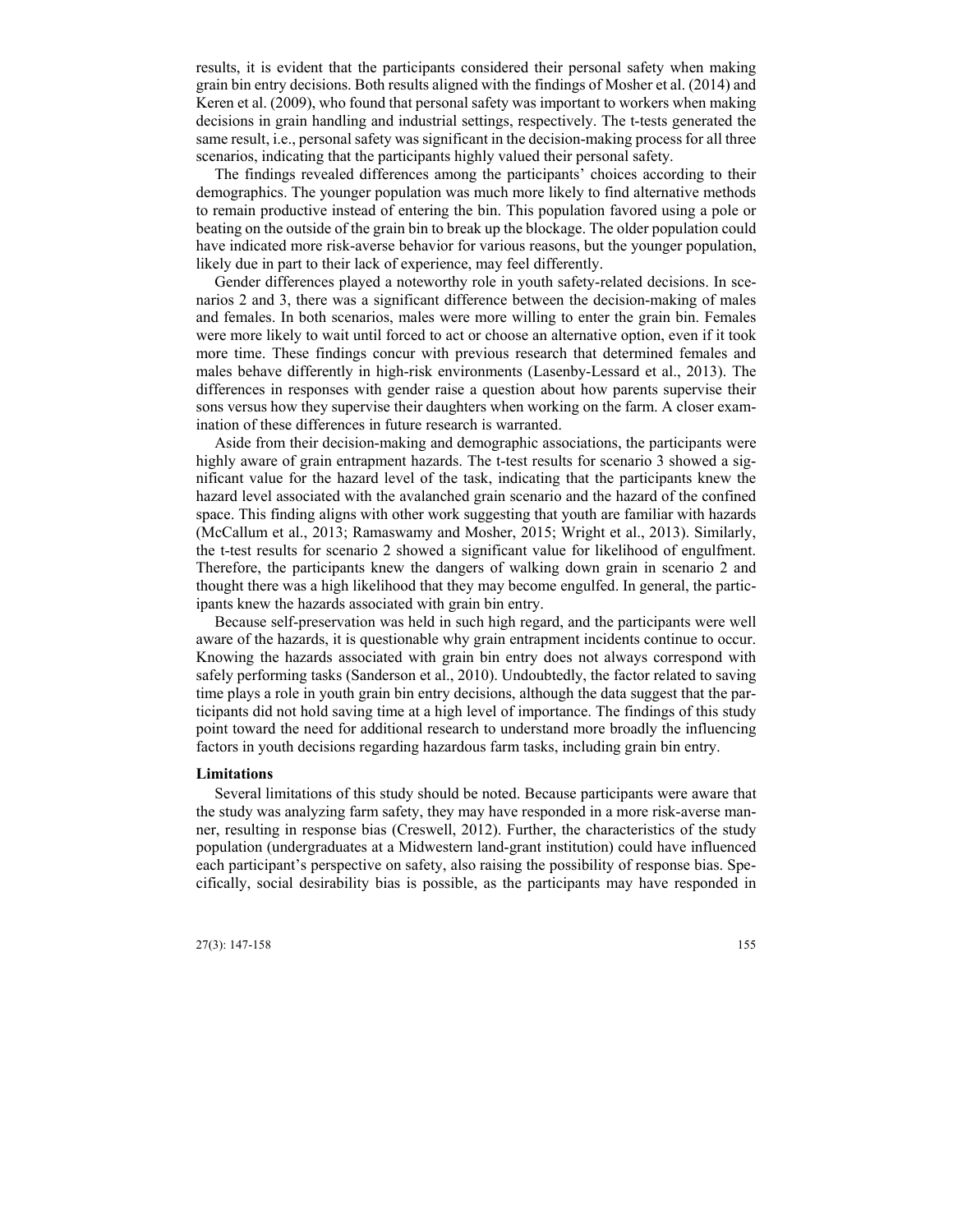socially appropriate ways instead of revealing their actual opinions (Grimm, 2010). To help combat this issue, the survey reminded the participants that "there are no right or wrong answers" because what may be considered "right" from a safety perspective differs drastically from what is "right" from a productivity standpoint. Additionally, the participants were reminded that the researchers wanted to identify "how you would first react if you were in each situation." Despite the reminders, it is possible that some participants still provided biased responses.

The scenarios were intended to be as realistic as possible; however, they were hypothetical. A participant could have answered each scenario one way on the survey but a different way in person. Therefore, there could be differences between what the participants reported they might do in a hypothetical situation versus what they would actually do in a real situation. However, Kahneman and Tversky (1979) determined that providing participants with the chance to make a hypothetical choice is the simplest procedure for examining theoretical questions. Therefore, posing hypothetical scenarios and asking participants how they would react was a rational method for collecting data in this study.

Instead of sampling a population that was younger than 18 years old, the sample population in this study was college students studying agriculture at a Midwestern university who were responding to hypothetical scenarios that may have occurred when they were younger. This population was selected primarily because there is a lack of research on how college-age individuals perceive safety hazards on farms. The study sought to fill this void. Additionally, Institutional Review Board approval was less rigorous when using a population older than 18 because parental consent was not needed for each participant. Therefore, this study does not adequately capture the attitudes and safety perceptions of youth 18 and younger, as it was not the intention of this study. There is also a possibility that the participants did not remember their actions as they actually occurred due to the participants' distance from the choice over time. While the population used in this study may seem like a possible limitation, we do not consider it to have influenced the findings.

Finally, this study only surveyed students at one Midwestern university. The results cannot be generalized to other universities nor to various years at the same university due to discrepancies in enrollment figures and demographics. In addition, because this population is studying at a four-year institution, they may think about safety differently or be more safety-conscious than a population in the same age range who are not pursuing post-secondary education. Again, these results cannot be adequately generalized to other populations within the same age range without accounting for discrepancies in education level. We acknowledged this limitation before beginning the study. The study was intended to provide better understanding of the situations in which youth made safe or unsafe decisions on farms while facing external pressures, including parental authority and pressure, sibling and pressure, and productivity.

# **Conclusion**

Youth value their personal safety and are aware of the hazards associated with grain bin entry. Factors including parental authority and pressure, sibling and peer pressure, and productivity do not influence youth decisions regarding grain bin entry. However, it is still questionable why youth choose to make hazardous decisions involving grain bins.

It is evident that there is much more to understand about youth decision-making in hazardous agricultural situations. Additional research should be conducted to expand the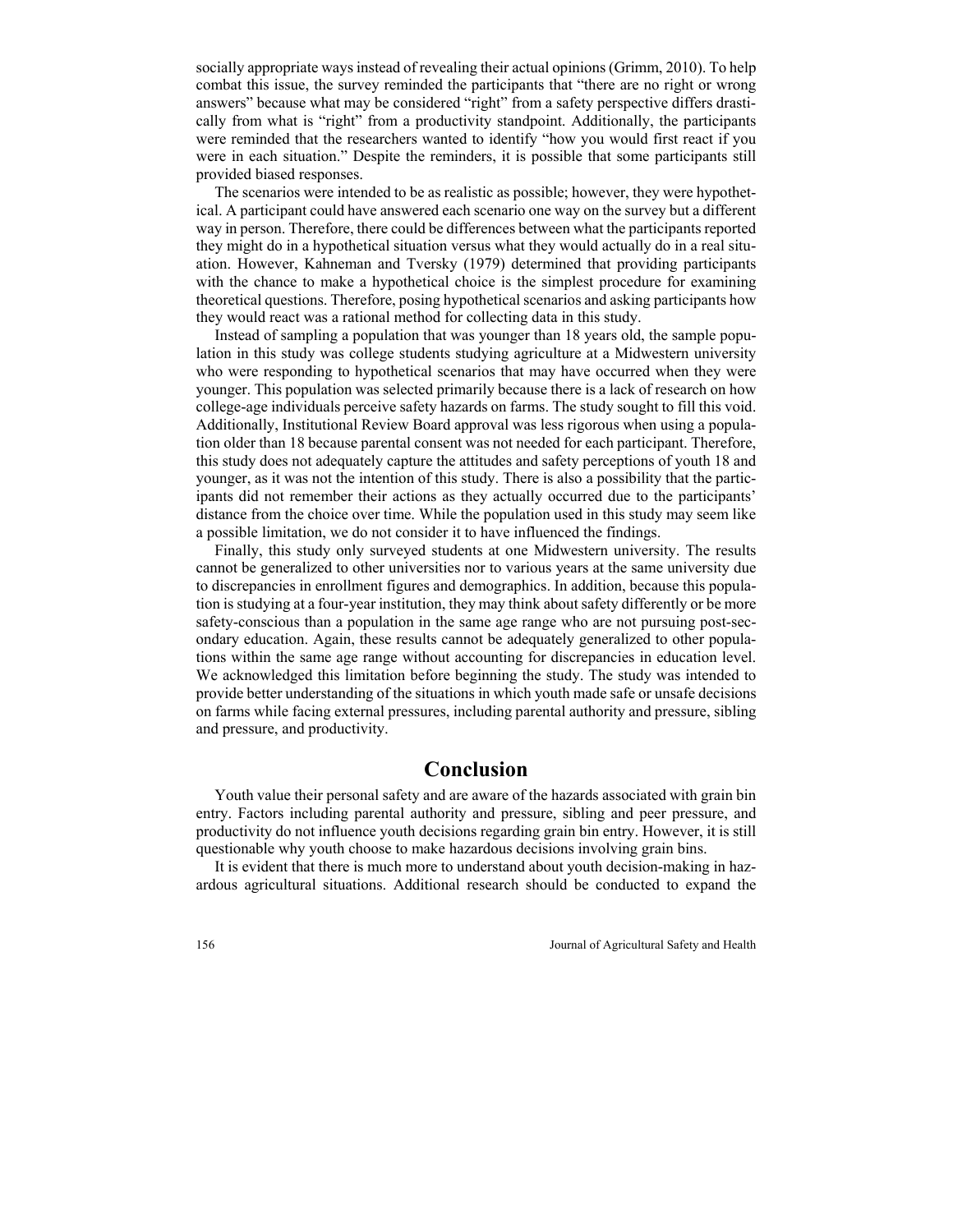participant population, include a broader scope, and adapt the survey instrument to include various agricultural tasks. There may also be associations between participant demographics and decision-making. A better understanding of youth decision-making would allow safety professionals to pinpoint the contributing factors in youth farm incidents and prevent their occurrence.

# **References**

- Agresti, A., & Finlay, B. (1999). *Statistical methods for the social sciences.* Upper Saddle River, NJ: Prentice Hall.
- Arcury, T. A., Kearney, G. D., Rodriguez, G., Arcury, J. T., & Quandt, S. A. (2015). Work safety culture of youth farmworkers in North Carolina: A pilot study. *American J. Public Health, 105*(2), 344-350. https://doi.org/10.2105/ajph.2014.302254
- Cheng, Y. H., Nour, M., & Field, W. E. (2018). 2017 Summary of U.S. agricultural confined spacerelated injuries and fatalities. Technical Report. West Lafayette, IN: Purdue University, Department of Agricultural and Biological Engineering.
- Cheng, Y. H., Nour, M., Field, W. E., Ambrose, K., & Sheldon, E. (2019). 2018 Summary of U.S. agricultural confined space-related injuries and fatalities. Technical Report. West Lafayette, IN: Purdue University, Department of Agricultural and Biological Engineering.
- Cheng, Y. H., Nour, M., Field, W. E., Ambrose, K., & Sheldon, E. (2020). 2019 Summary of U.S. agricultural confined space-related injuries and fatalities. Technical Report. West Lafayette, IN: Purdue University, Department of Agricultural and Biological Engineering.
- Creswell, J. W. (2012). *Educational research: Planning, conducting, and evaluating quantitative and qualitative research.* Boston, MA: Pearson.
- Das, A., Pagell, M., Behm, M., & Veltri, A. (2008). Toward a theory of the linkages between safety and quality. *J. Oper. Mgmt., 26*(4), 521-535. https://doi.org/10.1016/j.jom.2007.06.005
- Dillman, D. A., Smyth, J. D., & Christian, L. M. (2009). *Internet, mail, and mixed-mode surveys: The tailored design method* (3rd Ed.). Hoboken, NJ: John Wiley & Sons.
- Elliot, V., Cammer, A., Pickett, W., Marlenga, B., Lawson, J., Dosman, J., ... Trask, C. (2018). Toward a deeper understanding of parenting on farms: A qualitative study. *PLoS One, 13*(6), e0198796. https://doi.org/10.1371/journal.pone.0198796
- Festinger, L. (1957). *A theory of cognitive dissonance.* Redwood City, CA: Stanford University Press.
- Grimm, P. (2010). Social desirability bias. In J. Sheth & N. Malhotra (Eds.), *Wiley International Encyclopedia of Marketing.* Hoboken, NJ: John Wiley & Sons. https://doi.org/10.1002/ 9781444316568.wiem02057
- Hendricks, K. J., Layne, L. A., & Goldcamp, E. M. (2018). National estimates of youth and injuries on U.S. farms, 2012. *J. Agric. Saf. Health, 24*(4), 261-269. https://doi.org/10.13031/jash.13014
- Huitt, W., & Hummel, J. (2003). Piaget's theory for cognitive development. Valdosta, GA: Valdosta State University, Educational Psychology Interactive. Retrieved from http://chiron.valdosta.edu/ whuitt/col/cogsys/piaget.html
- Issa, S. F., Cheng, Y. H., & Field, W. E. (2016a). 2015 Summary of U.S. agricultural confined spacerelated injuries and fatalities. Technical Report. West Lafayette, IN: Purdue University, Department of Agricultural and Biological Engineering.
- Issa, S. F., Cheng, Y. H., & Field, W. E. (2017a). 2016 Summary of U.S. agricultural confined spacerelated injuries and fatalities. Technical Report. West Lafyette, IN: Purdue University, Department of Agricultural and Biological Engineering.
- Issa, S. F., Field, W. E., Hamm, K. E., Cheng, Y.-H., Roberts, M. J., & Riedel, S. M. (2016b). Summarization of injury and fatality factors involving children and youth in grain storage and handling incidents. *J. Agric. Saf. Health, 22*(1), 13-32. https://doi.org/10.13031/jash.22.10954
- Issa, S. F., Field, W. E., Schwab, C. V., Issa, F. S., & Nauman, E. A. (2017b). Contributing causes of injury or death in grain entrapment, engulfment, and extrication. *J. Agromed., 22*(2), 159-169. https://doi.org/10.1080/1059924X.2017.1283277